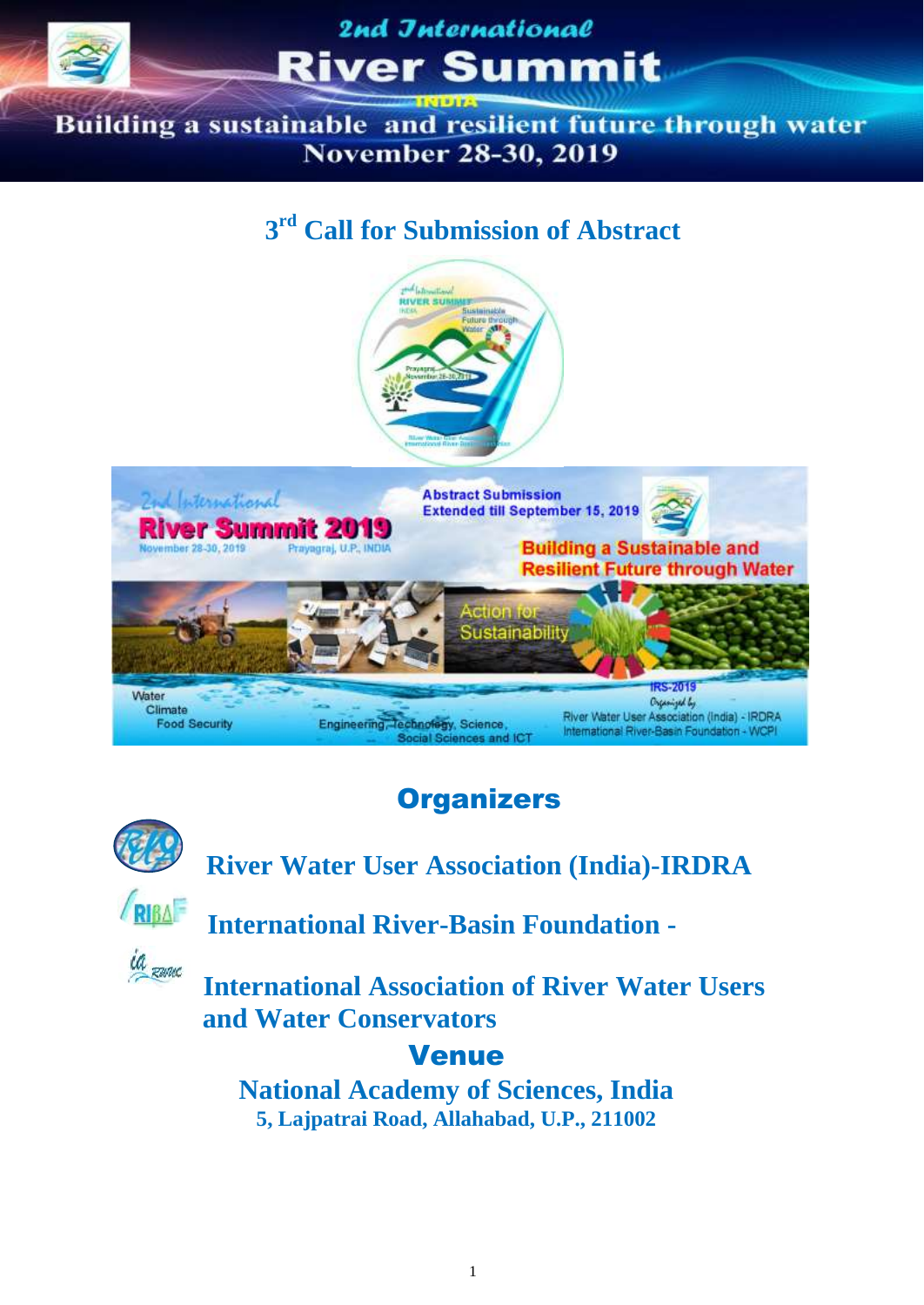

Building a sustainable and resilient future through water **November 28-30, 2019** 

### **Introduction**

Rivers are the life of a Nation; their flow provides rhythmic vibrations to nature and sustains Ecology and biodiversity of a region. The Rivers have vast contribution to national economy by providing input to agriculture and are source of energy to various sectors. Most of culture flourished in the world near the rivers. Rainwater provides moisture to agricultural lands and recharges aquifers. The climatic changes, uneven population growth and vast industrialization has posed the challenges of water scarcity, water contamination, Sanitation and Health problems, Environmental pollution, Food security and Biodiversity losses throughout the world. The UN Decade 2018-28, calls for Action-water for Development of sustainable future through water will be the major agenda for  $2<sup>nd</sup>$  International River Summit.

The river summit this year will focus on development of integrated water resource and their Management to achieve, water and food security, health, social, economic and environmental objectives and would compile how the sustainability can be achieved in water resources and food security through latest technologies, ICT, resource mobilization can be helpful to achieve sustainability. The Summit will explore nature, Science and Technology based solutions to the multiple water challenges we face in the 21st century due to water crisis and water stressed Agriculture.

The thematic sessions will also focus on the Special discussions on how we can achieve internationally agreed water-related goals and targets, including those contained in the 2030 Agenda for sustainable development by involving local issues.

The 2<sup>nd</sup> International Summit will provide an open forum to world leaders, Government representatives, Institutional heads, scientists, Academicians, researchers, hydrologists, Engineers, Economists and sociologists are and subject matter specialists to establish a vision that how the SDG 6 and other SDG,s can be helpful to achieve sustainability by 2030 despite having several hurdles.

### **Themes**

**Theme 1: Rivers as a source of Inspiration and Life Theme 2: Valuing Rivers and Water Theme 3: Threats to Water resources and Food Security Theme 4: Ecosystem rejuvenation Theme 5: Feel the vibration for sustainable life Theme 6: Science, Technology, ICT and innovation as support system for Action Theme 7: Policy issues, Governance and resource mobilization**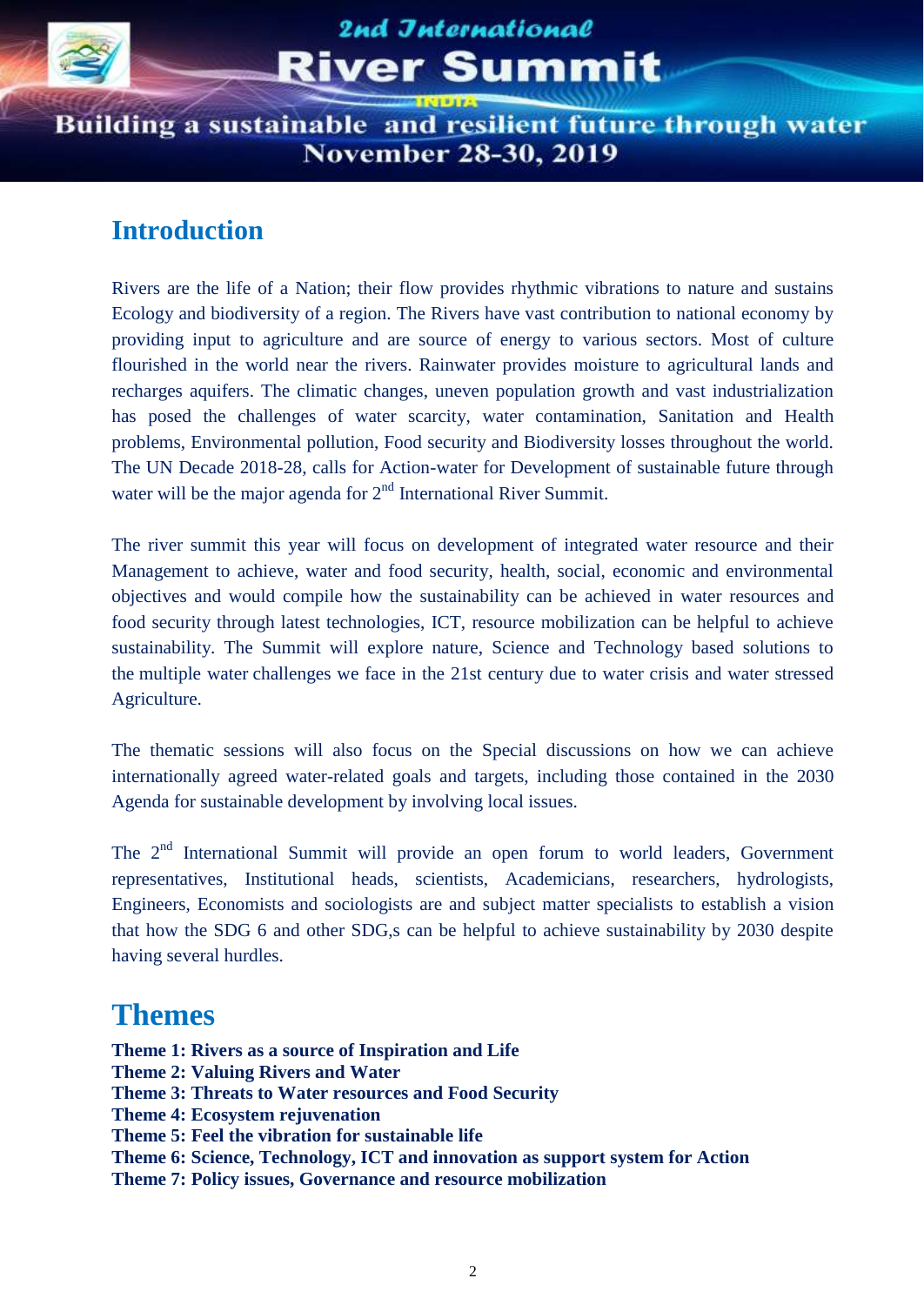Building a sustainable and resilient future through water **November 28-30, 2019** 

### **Theme1: Rivers as a source of Inspiration and Life**

- Rivers of the world, World's water challenges, Water Demand, water resource Assessments and Potential for 21<sup>st</sup> Century;
- Water accounting and budgeting, Integrated Water Resource Management and basin studies.
- Understanding Hydrological systems and their management needs. Economic impact of access to water, investments in the water sector and economic growth.
- Ground water resource Assessment, water footprints; Water Balance and Crop evapotranspiration needs.
- Role of water in the transition to a green economy, function of population growth, economic development and changing consumption patterns, Expanding Economic opportunities through water infrastructure; Water poverty relationship and gender inequality; Water and Sustainable Development.
- Sea and rivers Fisheries and fresh water diversity.
- Agriculture and Horticulture production; and Canal water management;

#### **Action:**

Assessment, Accounting, Budgeting, Foot prints

#### **Keywords:**

- Surface and ground water
- Agriculture & Horticulture Production, consumption patterns
- Fisheries
- Economy, Infrastructure, Poverty, Diversity, inequality, sustainability

### **Theme2: Valuing Rivers and Water**

- Safe and affordable drinking water,
- Achieving access to sanitation and hygiene, WASH, water quality improvement, wastewater and safe reuse, ensure freshwater supplies;
- Wastewater treatment to avail energy, Nutrients and freshwater for reuse. Reduce vulnerability and improve resilience to water-related disasters.
- Agriculture water quality its improvement by various means, wastewater and safe reuse.
- Increase water-use efficiency and ensure fresh and Agriculture water supplies. Implement integrated water resources management.
- Protect and restore water-related ecosystems. Agriculture, Horticulture and Forest for production.
- Water productivity and efficient water use. Agriculture water management and means of implementation.
- Eliminating inequalities and water conflict management.

#### **Action: Protection and Losses reduction**

- Drinking water, waste water, sanitation Hygiene
- Agriculture water quality, wastewater treatment
- Agriculture production, Water use efficiency, water productivity, water use
- Food Processing
- Water conflict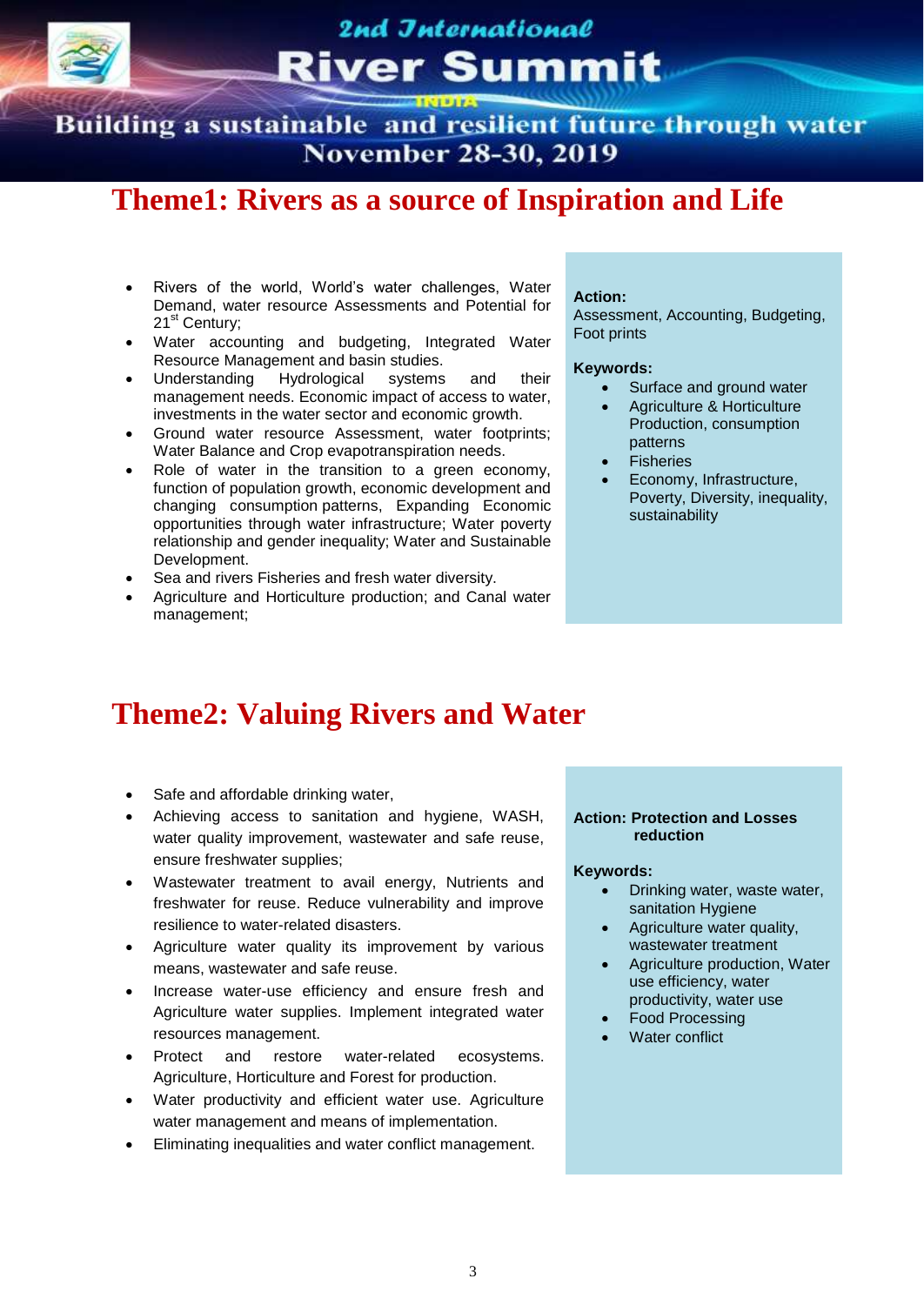

Building a sustainable and resilient future through water **November 28-30, 2019** 

### **Theme3: Threats to Water resources and Food Security**

- Risk Management for Disasters and Climate Change
- Managing Water under Uncertainty and Risk. Hydrologic Modeling and watersheds, Land use change; Climate change effects, Drought and water scarcity, Floods and disasters and debris flows and there assessment and Management.
- Extreme weather events. Combat desertification; restore degraded land and soil, including land affected by desertification.
- Flow reduction in rivers, contamination in ground water, water table fluctuations, river siltation and meandering.
- Agriculture in uncertain climate. Climate effects on Plant, Human, soil;
- Threats to fisheries and sea water habitants; Ecosystem challenges and Biodiversity.
- Climate change mitigation, as many efforts to reduce carbon emissions and to sustain carbon storage in plants and soil rely on water availability. Environmental Assessments, Protection and Challenges.

## **Theme4: Ecosystem rejuvenation**

- Water resources adaptation strategies; Protection and restoration of water-related ecosystems, Ground water recharging, moisture conservation, watershed management practices, forestry as a source of healthy ecosystem, improving water use efficiency.
- Managing Agriculture, Horticulture and forests, Improving soils, Conservation and Management of soils,
- integrated watershed management. Wetlands improvement and Management.
- Natural processes to enhance water availability (e.g., soil moisture retention, groundwater recharge), improve water quality (e.g., natural and constructed wetlands, riparian buffer strips)
- Water harvesting water recharging, and reduce risks associated with water‐related disasters and climate change (e.g., floodplain restoration, green roofs).
- Plant genetics and breeding techniques DNA manipulation techniques breed resistance against specific diseases and common pests and insects, and to reduce environmental burden of fertilizers,

#### **Action:**

Threats extent Assessment & Prediction, models, studies

#### **Keywords:**

- Climate change , disaster, soil degradation,
- Hydrology, watersheds, Forests
- Threats to Food security, Agriculture and fisheries

#### **Action:**

Adoption, Protection, Conservation and storage, Management

#### **Keywords:**

- Recharging, moisture conservation, Agriculture, Horticulture and forests,
- Integrated watershed management. Water Harvesting,
- Wetlands, Ecosystem regeneration,
- Plant genetics and breeding, marine pollution, Coastal eutrophication.

varieties to reduce the demand for irrigation water and to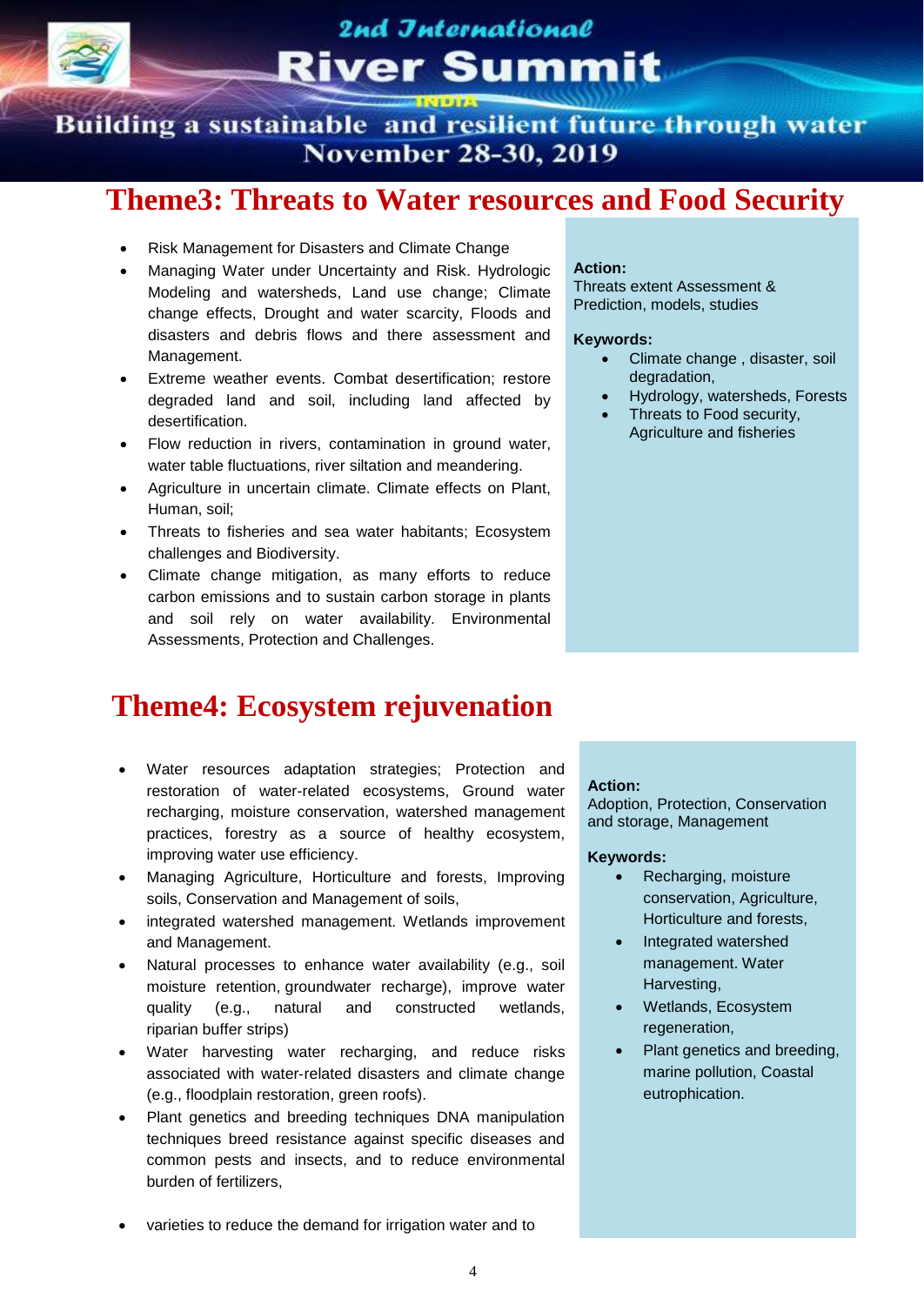

### Building a sustainable and resilient future through water **November 28-30, 2019**

improve crop production transgenic breeding, improved crop varieties for marginal agro-ecological regions.

- Improving resource use efficiency, conserving protecting and enhancing natural resources, meeting challenges of growing demand. Irrigation water Management.
- Prevention and reduction of marine pollution of all kinds, in particular from land-based activities, including marine debris and nutrient pollution.
- Coastal eutrophication, sustainably manage and protect marine and coastal ecosystems to avoid significant adverse impacts, including by strengthening their resilience, and take action for their restoration in order to achieve healthy and productive oceans

## **Theme5: Feel the vibration for sustainable life**

- Maintaining ecosystem services, improving crop production, fisheries and horticulture, Sustainable agriculture, organic farming;
- Developing sustainable cities, Villages and Settlements, green technologies.
- Biotechnology and plant research for sustainable agriculture and food security, Crop genetic improvement for better yield;
- Reducing food losses through, preservation and packaging
- Environmental Pollution control, reducing its health impacts.
- Exploring nature-based solutions to the water challenges in the 21st century.
- Sustainable watershed planning, Hydrologic modeling and Decision support systems,
- Protection and conservation of mountain biodiversity; Action to reduce the degradation of natural habitats, halting loss of biodiversity, protection and prevention of extinction of threatened species.
- Ensure the conservation, Restoration and sustainable use of terrestrial and inland freshwater ecosystems and their services, in particular forests, wetlands, mountains and drylands, improving forest cover, to promote the implementation of sustainable management of all types of forests, deforestation, restore degraded forests and substantially increase afforestation and reforestation globally, sustainable forest management
- Wet lands and Life below the Sea.
- Improving soil, soil reclamation and soil conservation for improving crop productivity

#### **Action:**

Sustainable development, Indigenous and green technologies, Nature-based solutions

- Pollution control, Improving soil
- Plant research and genetic Improvement
- Food loss reduction
- Ecosystem services maintenance, sustainable cities, Villages and **Settlements**
- Wet lands and life below the sea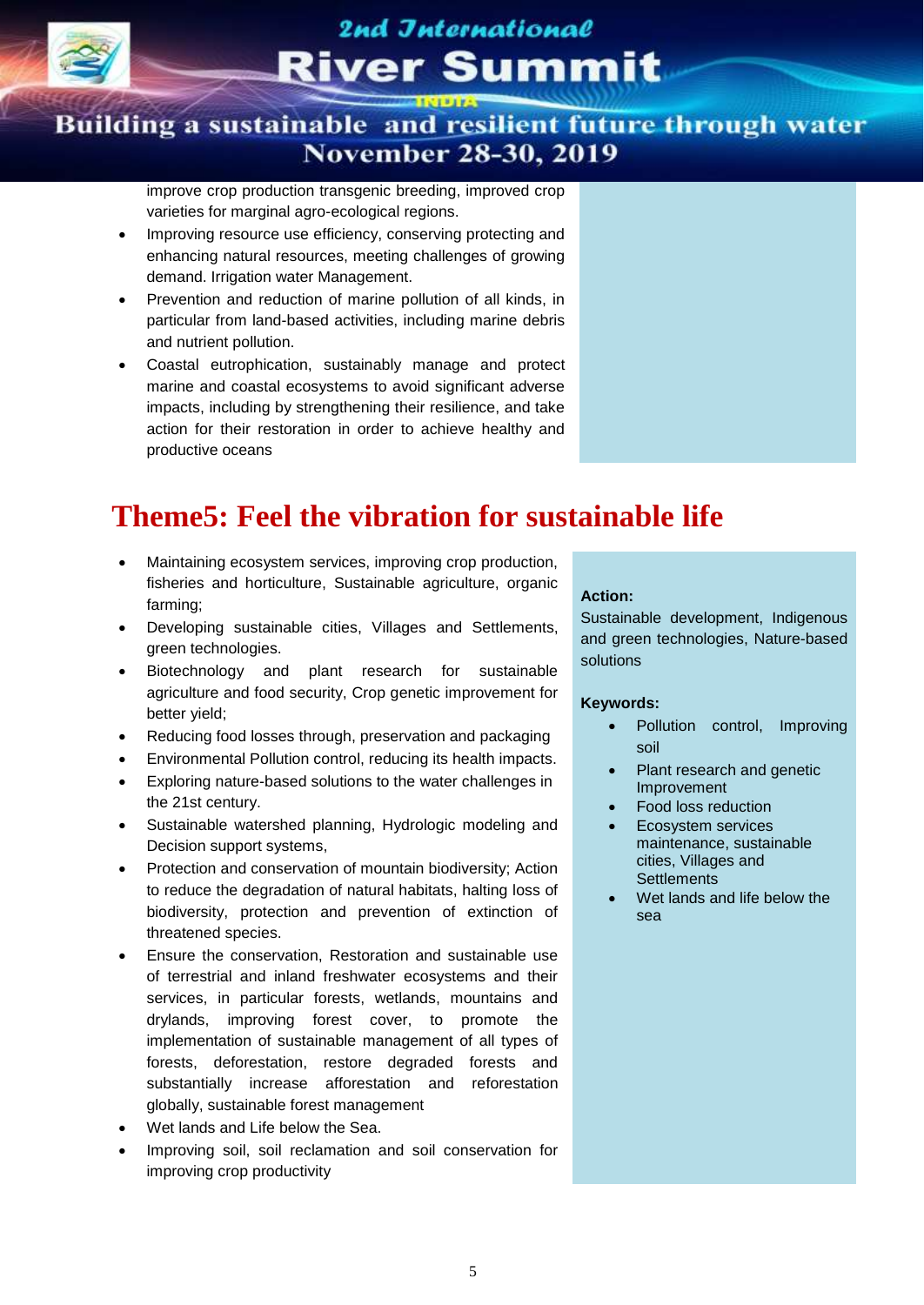

Building a sustainable and resilient future through water **November 28-30, 2019** 

### **Theme6: Science, Technology ICT and innovation as support system for Action**

- Effective water resource management through ICT and database management; ICT systems for Information dissemination and mobilization, remote sensing and GIS applications IoT based system, Datamining etc.
- Present research and research needs for water conservation and recharging; Mobilizing resources, reaching to community.
- Making knowledge accessible, Creating Knowledge Platforms and other mechanisms for dissemination and transfer of Knowledge and data.
- Accounting and monitoring and Management tools, software and Models to control and monitor efficient use of water. Decision support systems and Expert systems.
- Agriculture and Biotechnology
- Solving food problem through food loss deduction; Improved variety, genetic characterization and improvement;
- Improving soil, and climate change mitigation and early warning systems.
- Sustainable development and integrated management of water resources to achieve of social, economic and environmental objectives. Improving technology choices, Locally available technology
- Opportunities in water sector search for equality, development of job opportunities either directly related to its management (supply, infrastructure, wastewater treatment, etc.) or in economic sectors that are heavily water-dependent such as agriculture, fishing, power, industry and health.
- Access to drinking water and sanitation through promotion of an educated and healthy workforce for sustained economic growth.

#### **Action:**

Scientific studies, Information systems, models, tools and technologies, Decision support systems

- IT and IOT Applications
- Remote Sensing and GIS
- Hydrological studies
- Crop studies and Analysis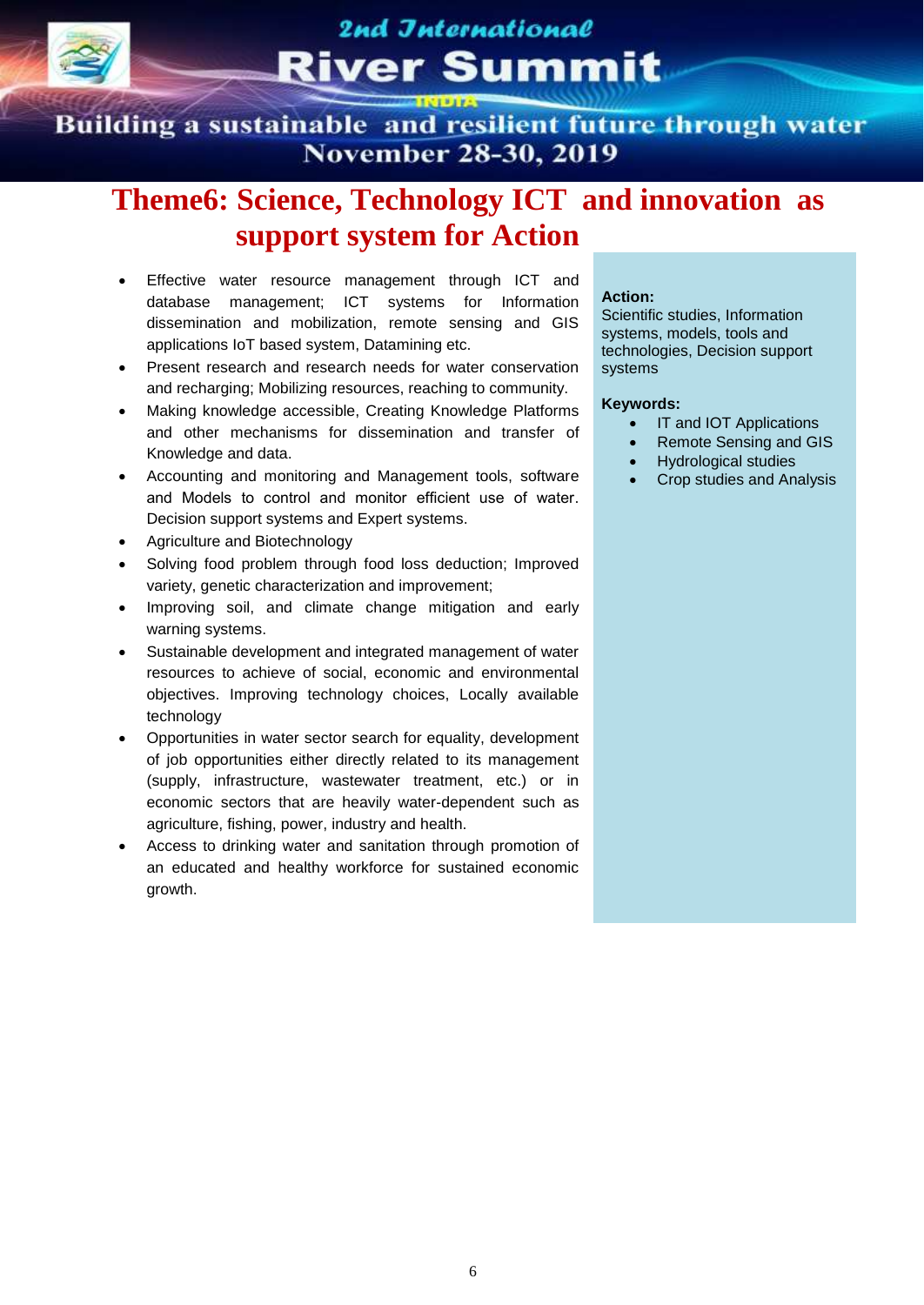

Building a sustainable and resilient future through water **November 28-30, 2019** 

## **Theme7: Policy issues, Governance and resource mobilization**

- Water Awareness and Implementation
- Water resource management issues,
- Water conflicts and use and human rights. Inter-basin transfers and transboundary issues.
- The ability of countries to address the mounting challenges of matching water available with mounting demand for domestic, agricultural, industrial and environmental needs depends upon better management of water resources and more efficient use of water for productive purposes.
- Improved governance of water resources; Capacity building; Water governance in a participatory way to draws full potential of women and men as professionals and citizens,
- knowledgeable organizations, developing transparent institutional framework. Academia as a knowledge and information repository.
- Opportunities in water sector; development of job opportunities either directly related to its management (supply, infrastructure, wastewater treatment, etc.) or in economic sectors that are heavily water-dependent such as agriculture, fishing,
- Power, industry and health.
- Cooperation and collective action; Access to drinking water and sanitation to promote an educated and healthy workforce, as essential factor for sustained economic growth.
- Mobilizing financial resources and Resource Mobilization for Economic development. And to improve water efficiency and promote the creation and adoption of cost effective innovations;
- Adaptation and mitigation efforts, share knowledge, and build long-term resilience by investing in appropriate infrastructure.

#### **Action:**

Capacity building, Awareness, Resource Mobilization

- Indirect opportunities
- National Issues and plans
- Academia as a knowledge and information repository
- Case studies and proposals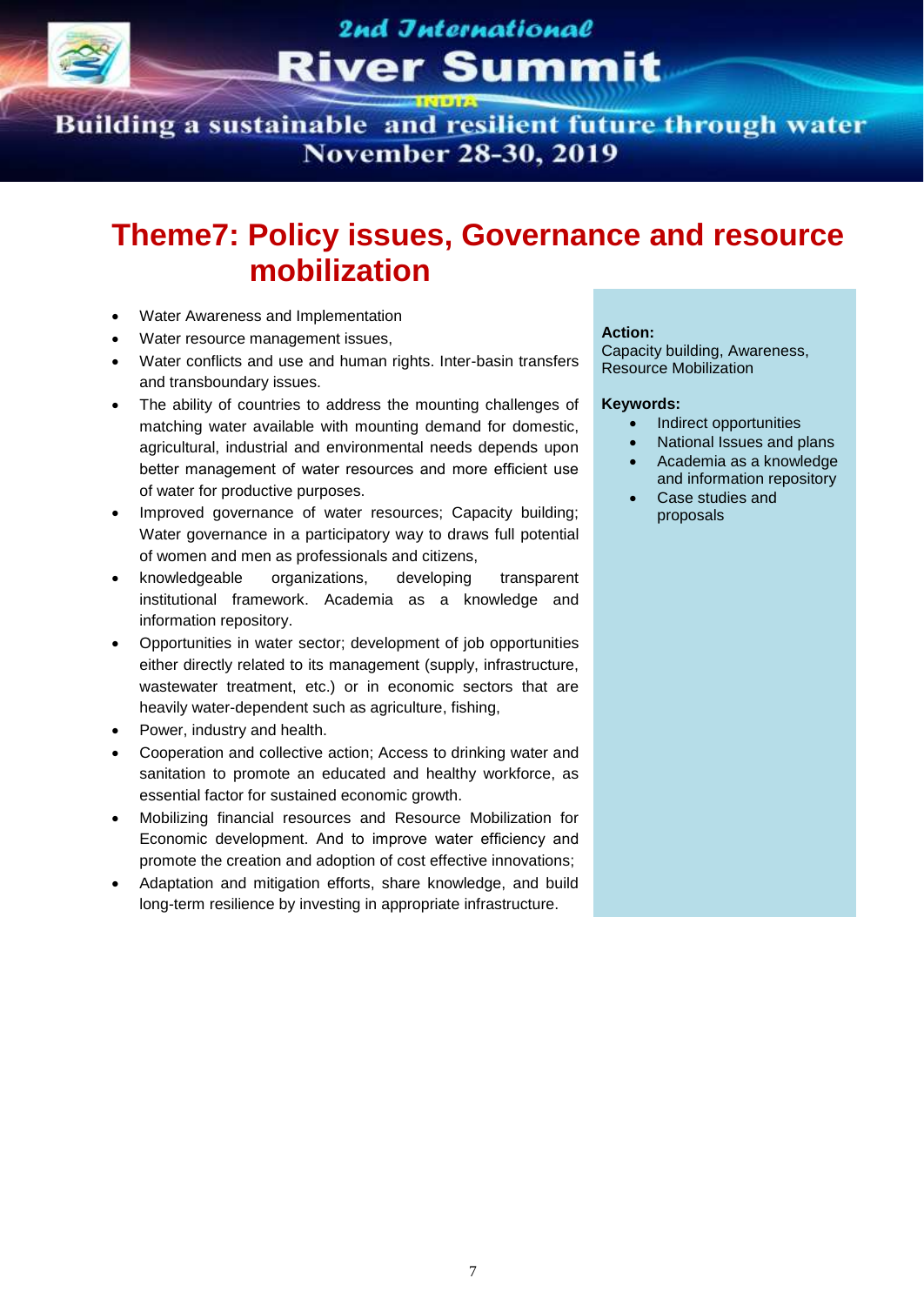

Building a sustainable and resilient future through water **November 28-30, 2019** 

### Fields to be discussed

- *Integrated Water Resource Management*
- *Water Scarcity*
- *Water and Agriculture*
- *Water and Disasters*
- *Water and Ecosystems*
- *Water and Urbanization*
- *Water, Sanitation and Hygiene*
- *Water Quality and Wastewater*
- *Transboundary Waters*
- *Water, Food and Energy*
- *Water and Gender*
- *Human Rights to Water and Sanitation*
- *Water and society*
- *Water and the environment*
- *Water and the economy*

### **Subjects included**

| Agricultural<br>Engineering                    | Agriculture                                                           | Ecosystems                   | Soil Science                   | <b>Crop Production</b>                        | Forestry                                  |
|------------------------------------------------|-----------------------------------------------------------------------|------------------------------|--------------------------------|-----------------------------------------------|-------------------------------------------|
| <b>Plant Cell and</b><br><b>Tissue Culture</b> | <b>Irrigation and</b><br><b>Drainage</b>                              | Environmental<br>Engineering | Soil and water<br>conservation | Integrated Water<br>Resource Mgt.             | <b>Climate Change</b>                     |
| <b>Economics</b>                               | <b>Bioprocess</b><br>Engineering                                      | Chemical<br>Engineering      | Civil<br>Engineering           | Computer<br>Engineering                       | Environmental<br>Engineering              |
| Food<br>Engineering                            | Geotechnical<br>Engineering                                           | Genetic<br>Engineering       | Geological<br><b>Sciences</b>  | <b>Horticulture &amp; Fruit</b><br>Production | Genetics and<br><b>Plant Breeding</b>     |
| <b>Biotechnology</b>                           | Bacteriology                                                          | Chemistry                    | <b>Toxicology</b>              | <b>Biological Sciences</b>                    | <b>Fisheries</b><br>and Aquaculture       |
| Information<br>Technology                      | <b>Electrical</b><br><b>Electronics &amp;</b><br><b>Communication</b> | <b>Management</b>            | <b>Extension</b>               | <b>Nanotechnology</b>                         | <b>Other areas</b><br>related to<br>water |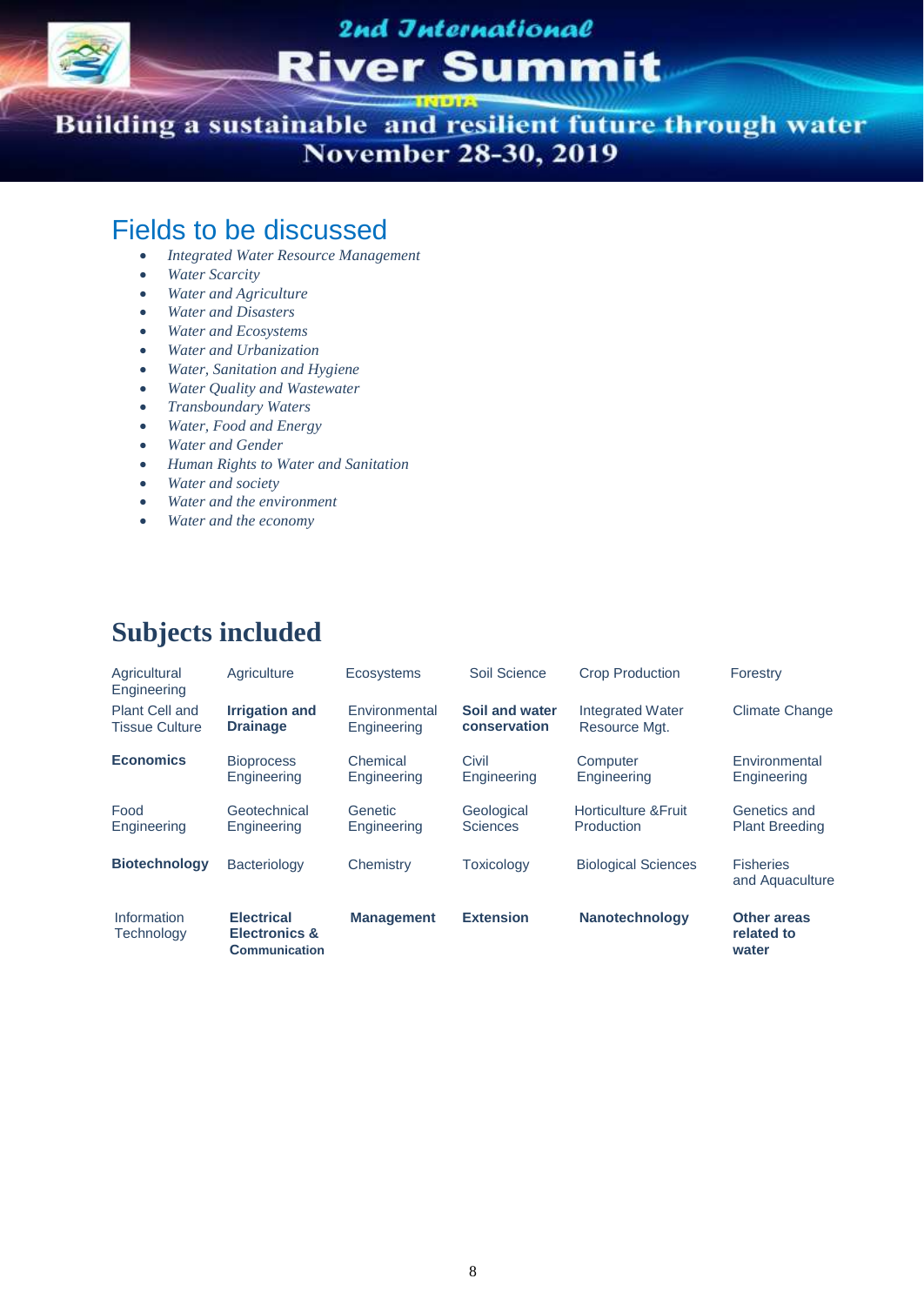

Building a sustainable and resilient future through water **November 28-30, 2019** 

### SDG's



### SDG MAJOR TARGETS

*Target 6.1: Achieve safe and affordable drinking water Target 6.2: Achieve access to sanitation and hygiene Target 6.3: Improve water quality, wastewater and safe reuse Target 6.4: Increase water-use efficiency and ensure freshwater supplies Target 6.5: Implement integrated water resources management Target 6.6: Protect and restore water-related ecosystems* 

### **SDG's GOAL TUCHED**

```
Goal 1 (1.4, 1.5, 1.a, 1.b); 
Goal 2 (2.3, 2.4, 2.5, 2.a); 
Goal 3(3.3, 3.9); 
Goal 4(4.3, 4.4, 4.5);
Goal 5 (5.a, 5.b); 
Goal 6 (6.1, 6.2, 6.3, 6.4, 6.5, 6.6, 6.a, 6.b );
Goal 7 (7.a); 
Goal 8 (8.3);
Goal 9 (9.4, 9.5, 9.a , 9.b, 9.c);
Goal 10 (10.1);
Goal 11 (11.3, 11.4, 11.5, 11.7, 11.a ); 
Goal 12 (12.2, 12.3, 12.4, 12.5, 12.6 );
Goal 13 (13.1, 13.2, 13.3, 13.b );
Goal 14 (14.1, 14.2, 14.3, 14.4 );
Goal 15 (15.1, 15.2, 15.3, 15.4 , 15.5 , 15.6 , 15.8 , 15.9 , 15.a , 15.b , 15.c); 
Goal 16 (16.1, 16.7, 16.10); 
Goal17 (17.1);
```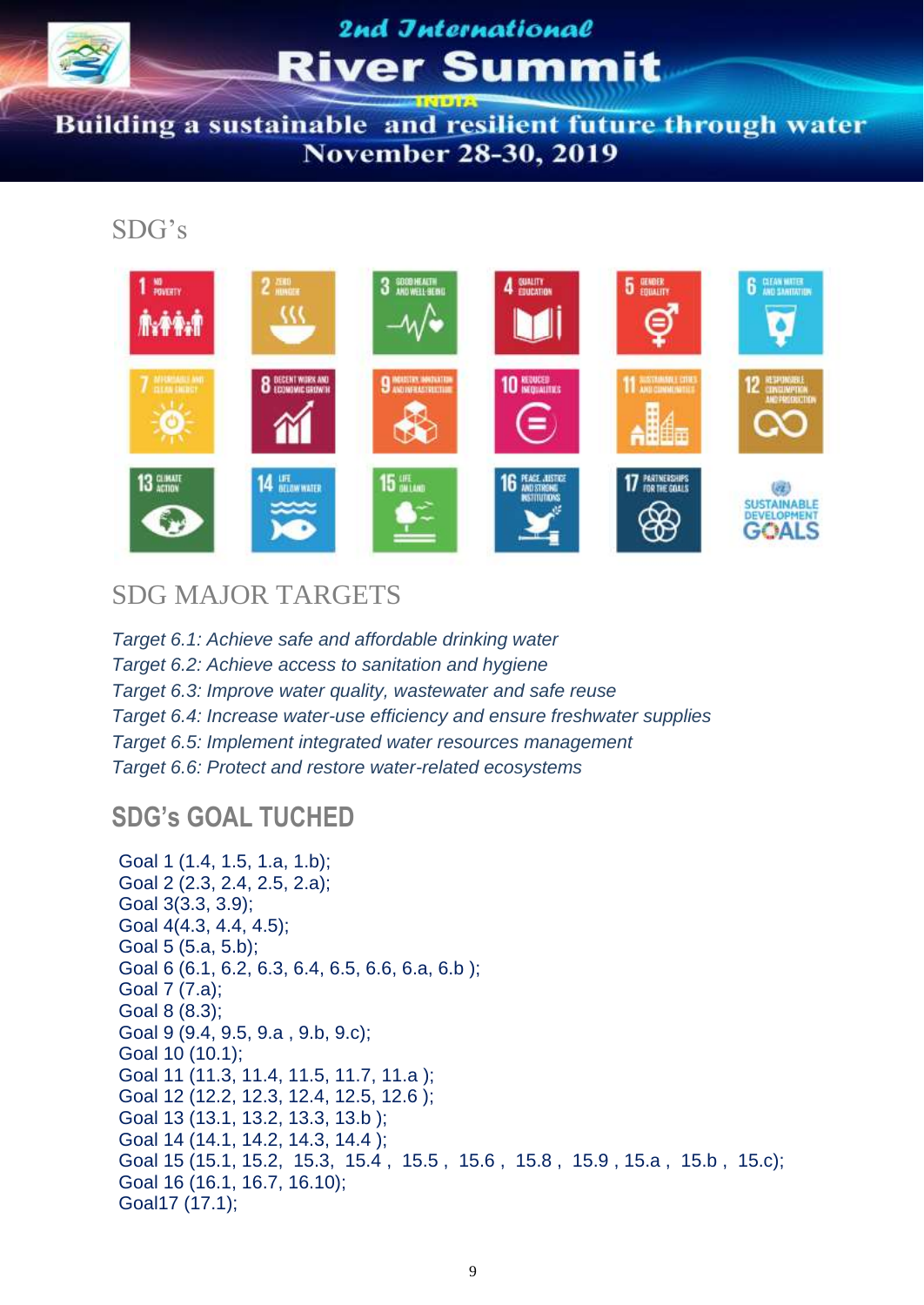

Building a sustainable and resilient future through water **November 28-30, 2019** 

## **Participation**

You may submit your proposals for:

- *Plenary Address*
- *Keynote Address*
- *Oral and Poster Presentations*
- *Holding complete Session*
- *Partnership, Sponsorship and Advertising opportunities.*
- *For discussion in special Sessions*

## **Submission**

You may submit your Research Papers, Case Studies or Review articles for presentation to technical Sessions.

*(Online Presentation facility through Skype will also be made available)* **(Click the link for detailed theme):**

*https://www.rwua.org.in/Internationalriversummit2019/themes.html*

- **The Abstract submission facility is available through**
	- **Direct submission by e-mail at** [Riversummit2019@gmail.com](mailto:Riversummit2019@gmail.com) **by filling the template available at(Ctrl + Click the link to follow):** <https://www.rwua.org.in/Internationalriversummit2019/abstract.html>

**Submission through Easy chair through three tier peer review system, is available at our website(Ctrl + Click the link to follow):** <https://easychair.org/account/signin?l=tHnfmXUYWC2wEf9J6ouP2S>

### **Important Dates**

| <b>Abstract Submission Closes</b>                | September 15, 2019 |
|--------------------------------------------------|--------------------|
| Registration Opens (with Full/ partial Payments) | June 01, 2019      |
| Registration Closes for partial payments         | September 30, 2019 |
| <b>Registration Closes</b>                       | September 30, 2019 |
| <b>Abstract Acceptance</b>                       | September 20, 2019 |
| Last Date for submission of Full Paper           | September 30, 2019 |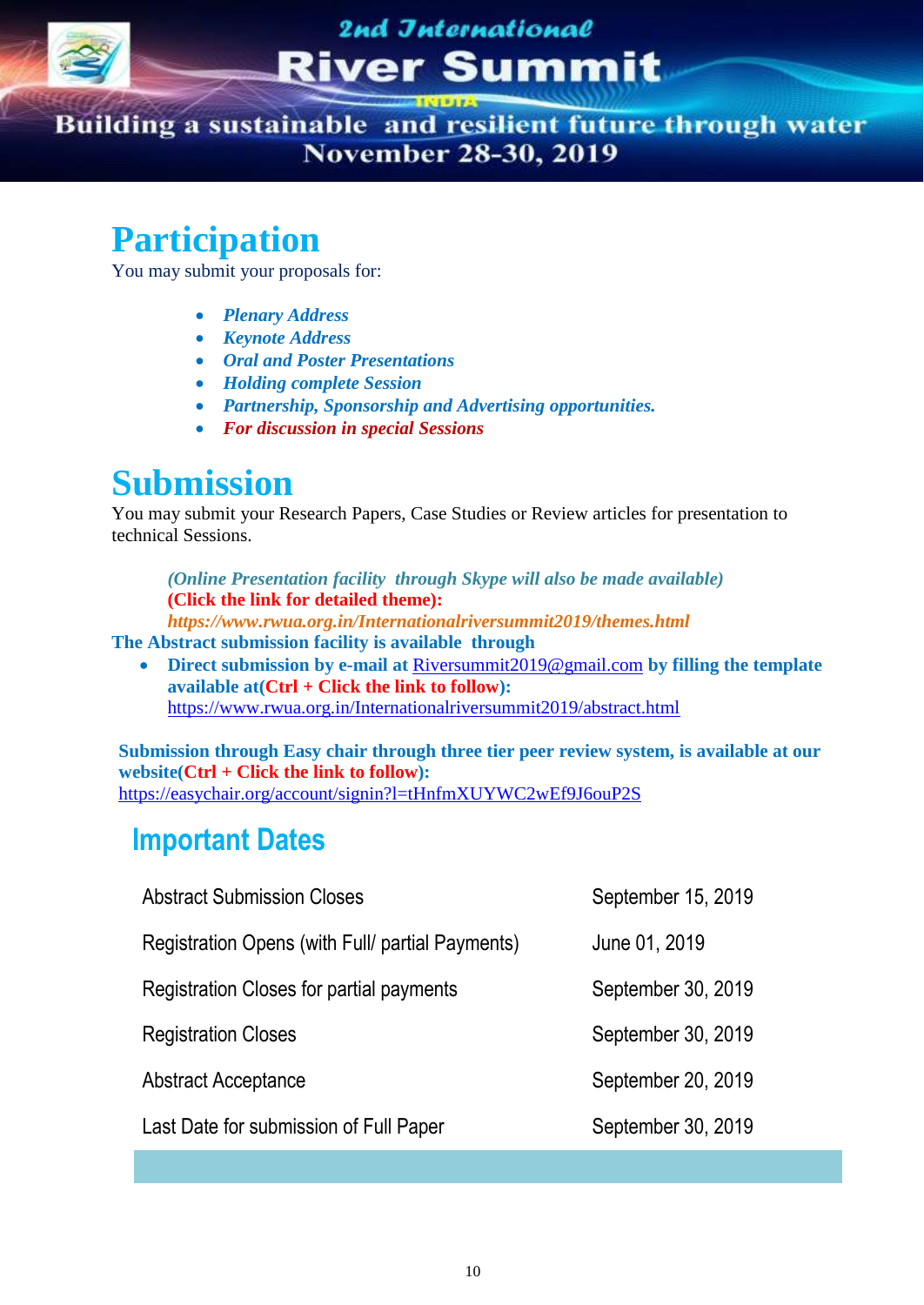

Building a sustainable and resilient future through water **November 28-30, 2019** 

#### **Registration Fee**

**Participants from India**

|                                                                                                                                | <b>Registration Fee</b> |             |  |
|--------------------------------------------------------------------------------------------------------------------------------|-------------------------|-------------|--|
|                                                                                                                                | Participation only      | Speaker     |  |
| <b>Academic Institutions</b><br><b>ICAR &amp; Other Research</b><br><b>Institutions</b><br><b>Central and State Government</b> | INR 6,000/-             | INR 8,000/- |  |
| Foreign students in India                                                                                                      | INR 6,000/-             | INR 8,000/- |  |
| Indian students                                                                                                                | INR 2,500/-             | INR 5,000/- |  |
| Industries, NGO's & Other                                                                                                      | INR 15,000/-            |             |  |

### Registration Fee for International Participants

|                                                          | <b>Registration Fee</b>   |                 |  |  |  |
|----------------------------------------------------------|---------------------------|-----------------|--|--|--|
|                                                          | <b>Participation only</b> | <b>Speakers</b> |  |  |  |
| <b>Students</b>                                          | <b>USD150</b>             | <b>USD250</b>   |  |  |  |
| <b>All Participants</b>                                  | <b>USD300</b>             | <b>USD350</b>   |  |  |  |
| Papers can also be presented through online presentation |                           |                 |  |  |  |

SAARC countries delegates can submit their request for partial concession in Registration fee.

Request may also be submitted by all international delegates for group concession

| <b>Optional Charges</b>                                     |                   |  |  |  |  |
|-------------------------------------------------------------|-------------------|--|--|--|--|
| <b>GALA DINNER</b>                                          |                   |  |  |  |  |
| Participants from India                                     | <b>INR 2000/-</b> |  |  |  |  |
| Participants outside India                                  | <b>USD 60/-</b>   |  |  |  |  |
| Transport to hotel will be provided to outside participants |                   |  |  |  |  |
|                                                             |                   |  |  |  |  |
| <b>Training</b> (one day)*                                  |                   |  |  |  |  |
| <b>Participatory Management and Micro-level Planning</b>    |                   |  |  |  |  |
| Participants from India                                     | INR 3,000/-       |  |  |  |  |
| Participants from outside India                             | <b>USD 100</b>    |  |  |  |  |
| Breakfast, Lunch and training material is included          |                   |  |  |  |  |
|                                                             |                   |  |  |  |  |
| <b>Field Visit</b> (one day city tour)*                     |                   |  |  |  |  |
| Participants from India                                     | INR 2,500/-       |  |  |  |  |
| Participants from outside India                             | <b>USD 80</b>     |  |  |  |  |
| Breakfast, Lunch, Transport, Ticket Charges are included    |                   |  |  |  |  |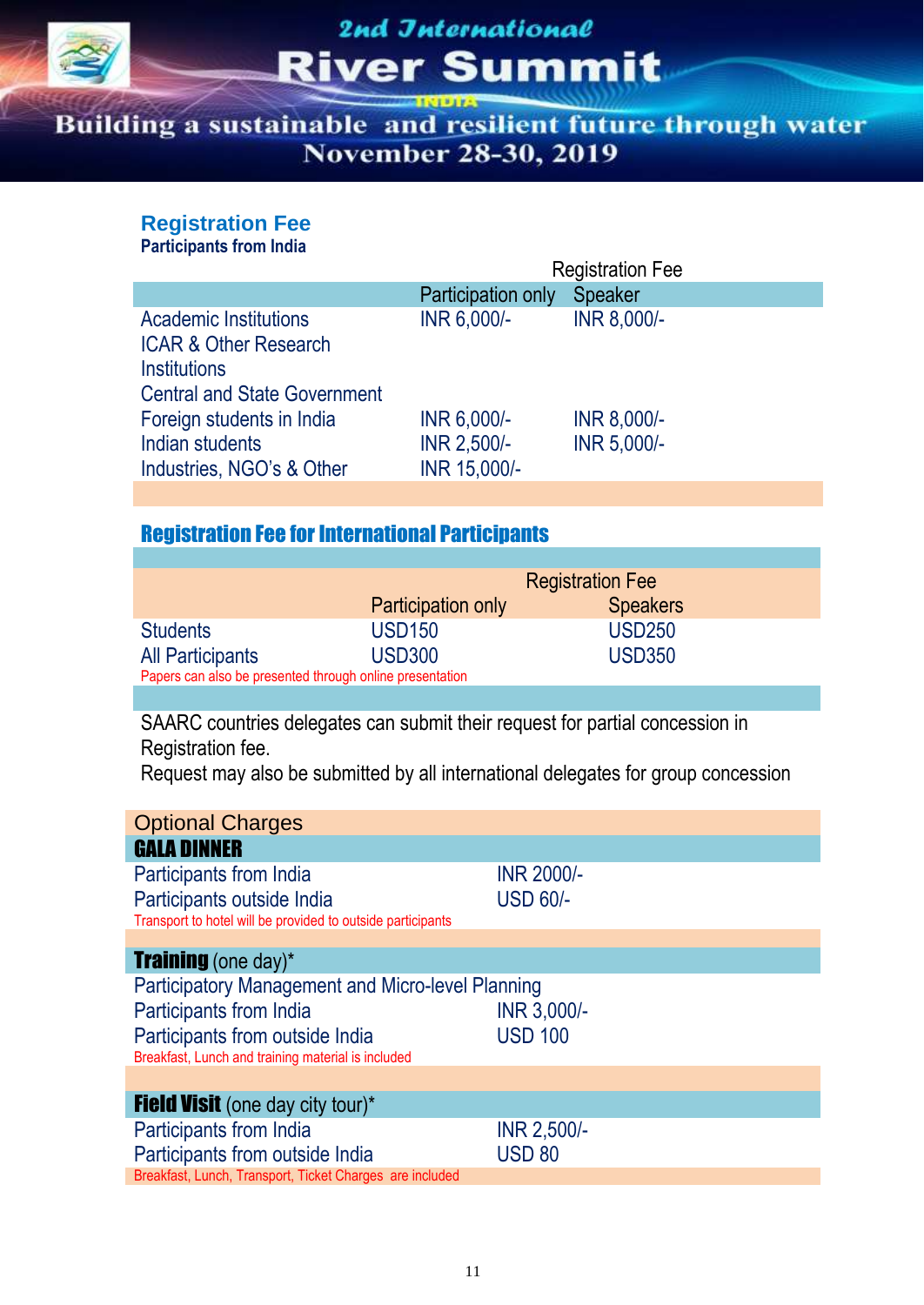

Building a sustainable and resilient future through water **November 28-30, 2019** 

# **The Registration fee includes**

The conference fee covers attendance to reception in all Technical Sessions, Registration Kit, two days morning and afternoon Tea/coffees breaks and lunches, Free Study Tour to Ganga Gallery, Entry to Product Exhibition and Certificate of attendance in Summit

It will also include entry to  $2<sup>nd</sup>$ Asian Round Table discussion in Open Forum for Climate Change and SDG 6 and a Certificate of attendance.

Entry to National Meet on Water Scarcity and a Certificate of attendance

Student delegate must provide a copy of the current student identification card. The facility to receive from Prayagraj Airport to Hotel will be provided to International Speakers.

# **Accommodation**

Due to Tourist and Marriage season in India, the pre-booking for the Hotels will be required. Most of average to good Hotels will be available from USD50 to USD100 per night which can be booked directly by the delegate through Booking.com or , although for the purpose of quality, Security and distance from the Conference site, the delegates may send us an email for enquiry and confirmation.

# **Special Sessions**

Asian Meet and Round Table discussion in Open Forum on Climate Change and SDG 6 Implications &Adoptions

National Meet on Water Scarcity

## **Events**

Plenary and Technical Sessions Panel Discussions Interactions **Training** Field Visit Gala Dinner Social Gathering Exhibition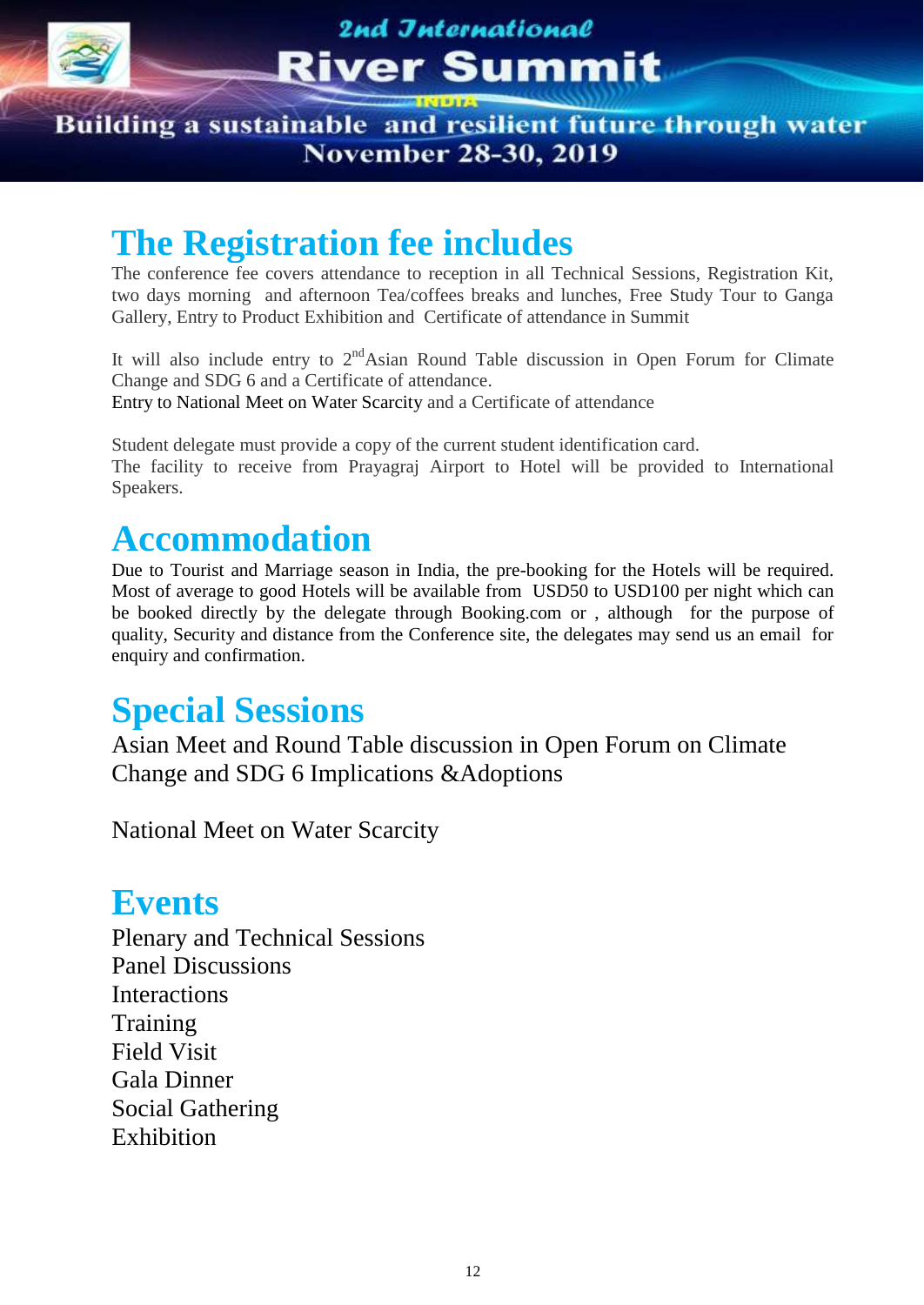

Building a sustainable and resilient future through water **November 28-30, 2019** 

# **Tentative Program**

This year the River Summit will comprise of following major events:

### **November 28-29, 2019**

- Inaugural Session, felicitation and award ceremonies, Plenary and Case studies, Parallel Technical Sessions for Oral and Poster Presentations
- 1st Asian Meet and Round Table discussion in Open Forum on SDG 6 Implications and Climate Change Adoption
- 2nd National Meet on Water Crises and Policy issues
- Visit to Ganga Gallery
- Exhibition
- Gala Dinner (Optional on payment)
- Joining of world River Expert network by the participants and invitation to join International Associations under World Council of Professional and **Industries**
- Ceremonial Signing of declaration for non-binding, voluntarily implementation of Action Agenda by country representatives and Summit Partners, providing a comprehensive blueprint of action to be taken Globally, Nationally and Locally by Organizations, Universities and Groups.
- Closing ceremony

#### **November 30, 2019**

Visits and training (Optional on payment)

# **Awards and Honors**

- *River Award for Young water professional 2019*
- *River Award for Global water professional 2019*
- *River Award for Global Water Ambassador 2019*
- *River Award for Global Partner in Water Initiatives 2019*

*(for Individual or group of Scientists, Research and Academic Institutions)*

- *River Award for Global Partner in Sustainable Development 2019 (for Individual or group of Scientists, Research and Academic Institutions)*
- **WaClAg McDonald International River Award 2019**  *(for Outstanding scientists for their research and contributions in the field of IT, Agriculture, Water and Hydrology, Biotechnology, Environment, Science, Engineering and Technologies for Innovative Ideas )*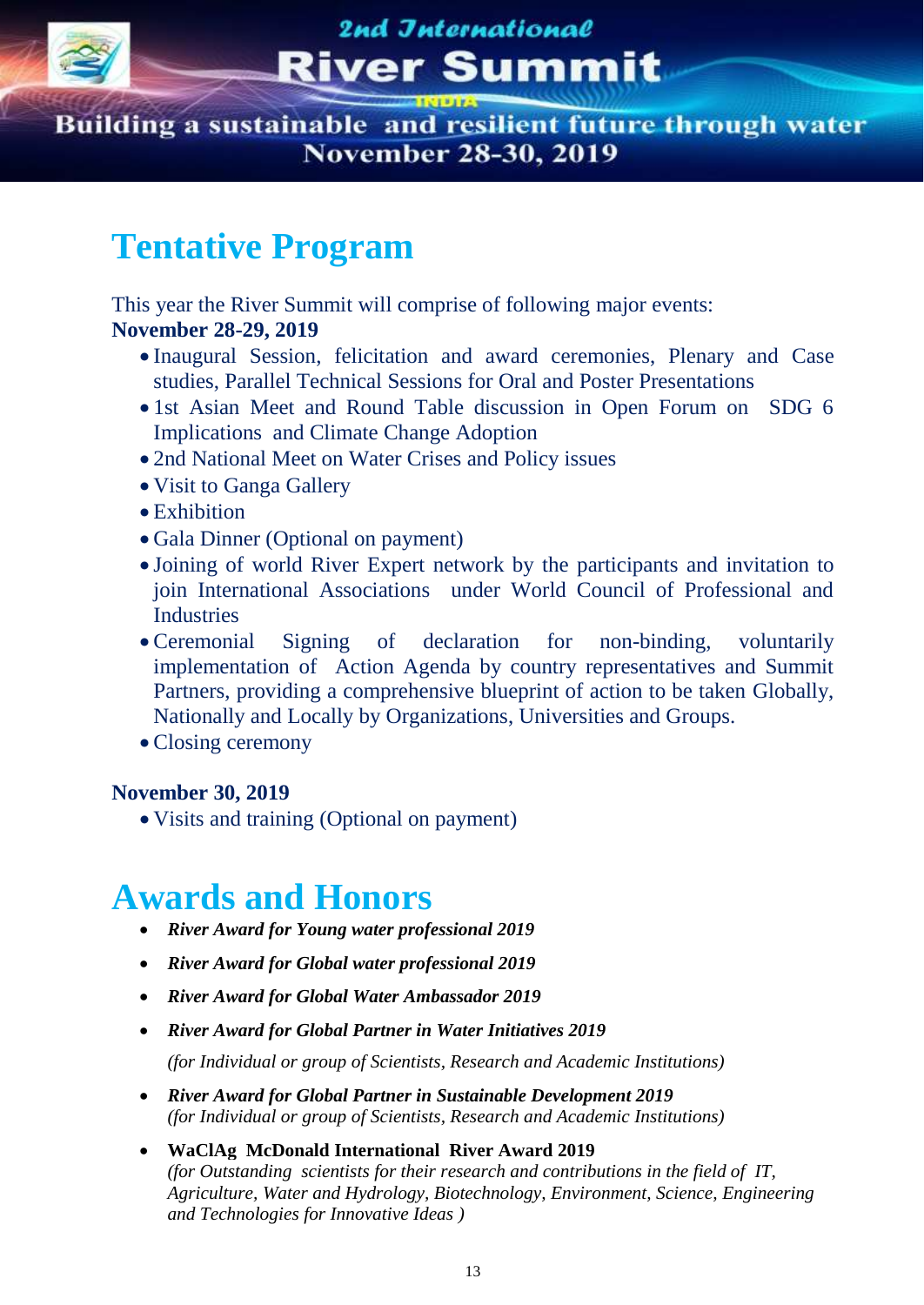

### Building a sustainable and resilient future through water **November 28-30, 2019**

- **The DREAM INDIA Innovation River Award 2019 (National/International)** *(for efforts on Innovative Ideas and Technologies in IT, Agriculture, Biotechnology, Environment, Sciences, Science and Technology*
- **The DREAM INDIA Industrial Leadership River award 2019** *(Industries, their contributions in the field of agriculture Biotechnology, Environment, Sciences, Innovation and Technologies*
- **River Award for Best Actor 2019** *(for Actors who has participated in the acting related to Climate Change,Water Natural Resource Conservation and its Sustainable Development)*

To apply for award please write to us at riversummit2019@gmail.com **Study Tour**

Visit to Ganga Gallery, NASI, India

## **Exhibitions**

Products and Technologies in water and related sectors

## **Field Visits**

SANGAM- Confluence of Ganga and Yamuna Anand Bhawan Allahabad Museum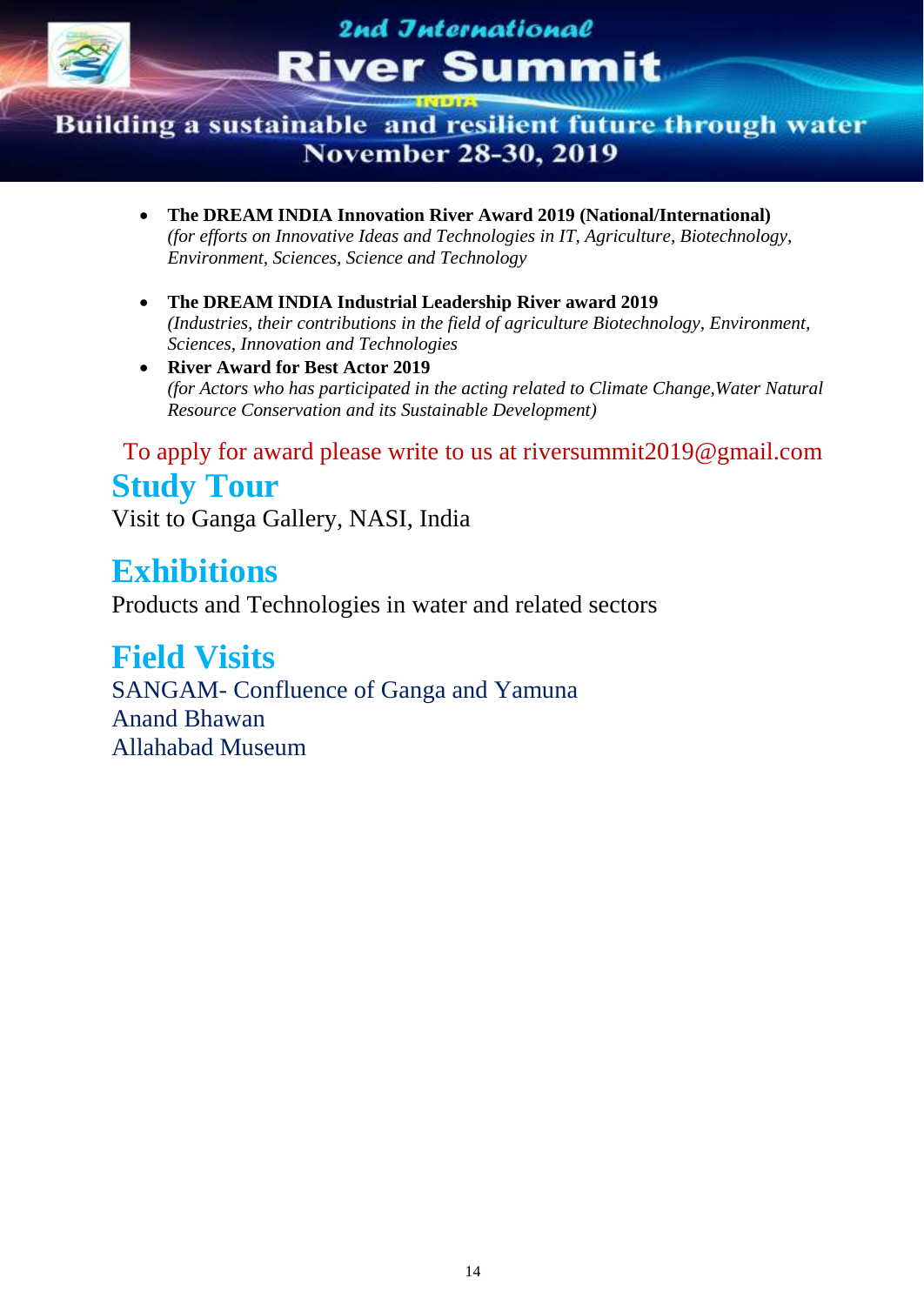

Building a sustainable and resilient future through water **November 28-30, 2019** 

## **Abstract Submission Guidelines**

#### **CALL FOR ABSTRACTS FOR ORAL and POSTER Presentations**

International River Summit 2019 is inviting abstracts for two categories of presentation:

#### **Oral presentations**

Oral submissions are invited from authors. All abstracts submitted will be assessed by the Scientific Committee. Abstract submission is to be done in prescribed format.

When you submit your abstract please indicate whether you will also be providing a full paper for publishing with the online conference proceedings.

The total allocated time for General Presentations will be 10 minutes, 15 minute question answer session also be taken together for all presenters.

Oral Presentations 10 minutes, Question hour at the end of presentation.

Lead Presentations 15 minutes, a 5 minute question time will be provided at the end of presentation.

Keynote Address 20 minutes, a panel discussion will be held at the end of session for all the presenters.

Plenary Presentations maximum to 30 minutes

Copy right form submission is essential with the full paper for publication.

#### **Posters**

Posters provide an excellent opportunity to showcase any of your or your organisation's innovations and ideas in a concise and easy to read manner. Posters will be displayed in

hard copy. A Poster submission is a great opportunity to share your work with **IRS-2019** delegates in an informal and one on one setting.

Posters has to be submit in proper prescribed ppt template after acceptance of Abstract.

Selected Posters will be displayed at the gallery and presenters will be given 2minutes time to present it before the expert committee members.

The **IRS-2019** is awarding a Memento for the best poster submitted in 2019, the poster author must attend the **IRS-2019**. The Poster Award will be announced during the Summit finale.

#### **The nomination to present a poster within the IRS-2019 is also spaced with the additional option to make a short (two-minute) oral presentation to conference delegates.**

This presentation includes a two minutes presentation and one question from the audience. This is a unique opportunity which allows you to be included in the Summit program, and to initiate more in-depth conversations with fellow delegates regarding your work. Full paper should also be submitted after acceptance of Oral/Poster Abstract.

#### **SUBMISSION REQUIREMENTS**

While submitting your abstract, you may fill all the details in the attached template and mails to us at **IRS-2019** you have to submit

- Title of Your paper
- Theme and sub theme area
- Name and organization of all the authors
- A short Biography of 50-100 words of presenting author , so that IRS-2019INDIA delegates can understand your professional or research background. This may also be used as promotional material.
- You will be asked to list five (5) key-words that best describe your topic, case study, geography and/or issues.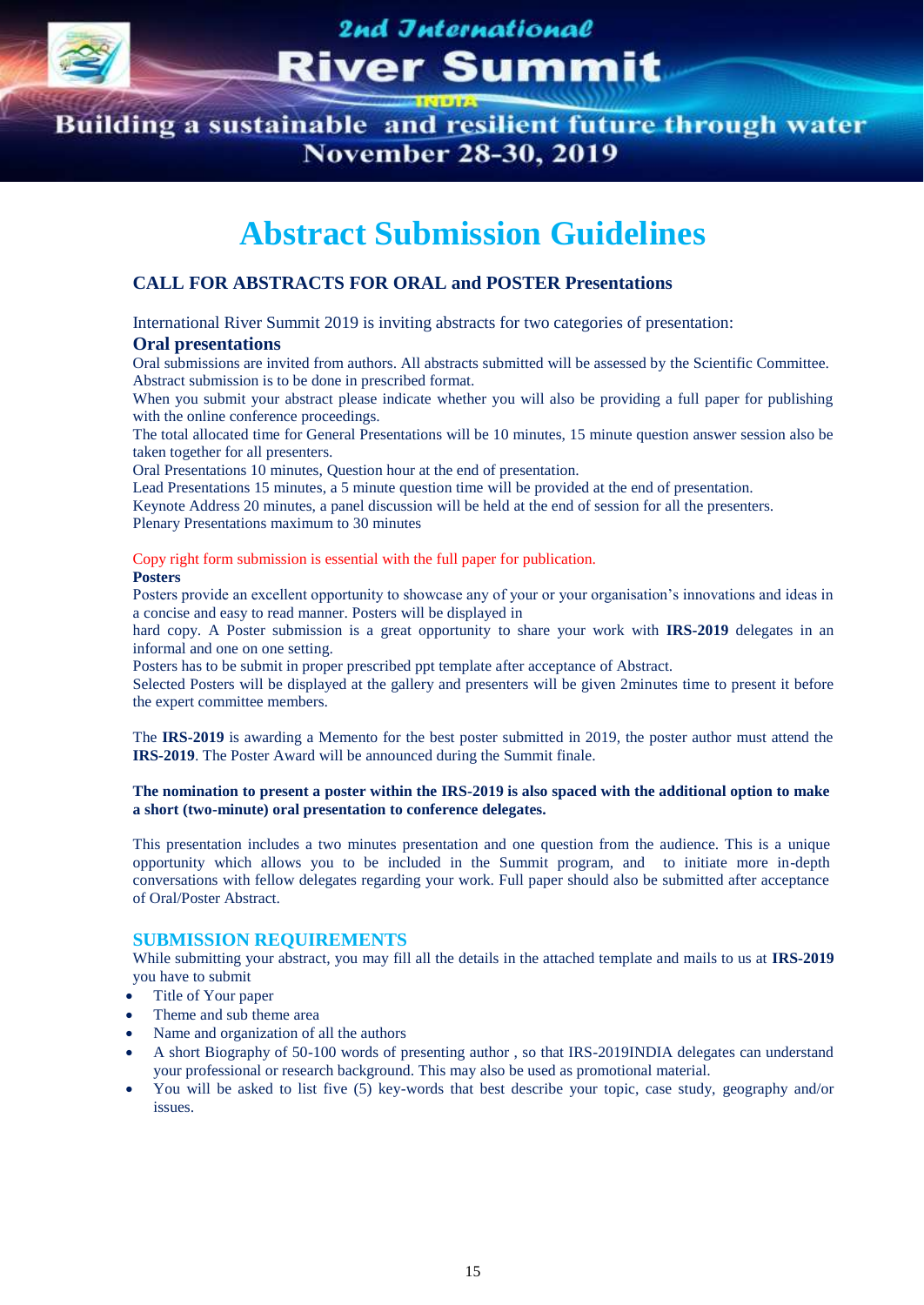

Building a sustainable and resilient future through water **November 28-30, 2019** 

#### **SUBMISSION PROCESS**



#### **FORMAT**

Please use the sample template given to prepare your submission – just overwrite with your own information, save where you can find it easily and then email it to us.

**Title of presentation** to appear in program should be limited to 12 words maximum.

- Format: Ms Word File
- Approximate size of Abstract 200 words
- 12-point Times New Roman font
- Author(s) (underline author(s) who will be presenting)
- Affiliation / Institution of each author
- Email contact address of each author

**The abstract should be text only and submitted in English.** Abstracts may be submitted through e-mail in a given format or through easy Chair abstract submission process

#### **Abstract Submission**

- To submit your abstract, simply choose the theme and keywords for your Abstract Proposal.
- Construct your abstract in the appropriate Oral/ Poster Submission template document.
- Once your abstract is completed, download the word template from the ABSTRACT SUBMISSION menu at our website.
- Fill-in the template and save it by the file name as under
- *Please save Word Document with file name such as: IRSINDIA2019\_ Last name First initial.doc(e.g. IRSINDIA2019\_Mishra R.doc)*
- Send the template to us at the email: **[RiverSummit2019@gmail.com](mailto:RiverSummit2019@gmail.com)** by mentioning SUBJECT: IRS2019 Abstract submission.

**You may also submit the ABSTRACT through Easy Chair web link at our website :**